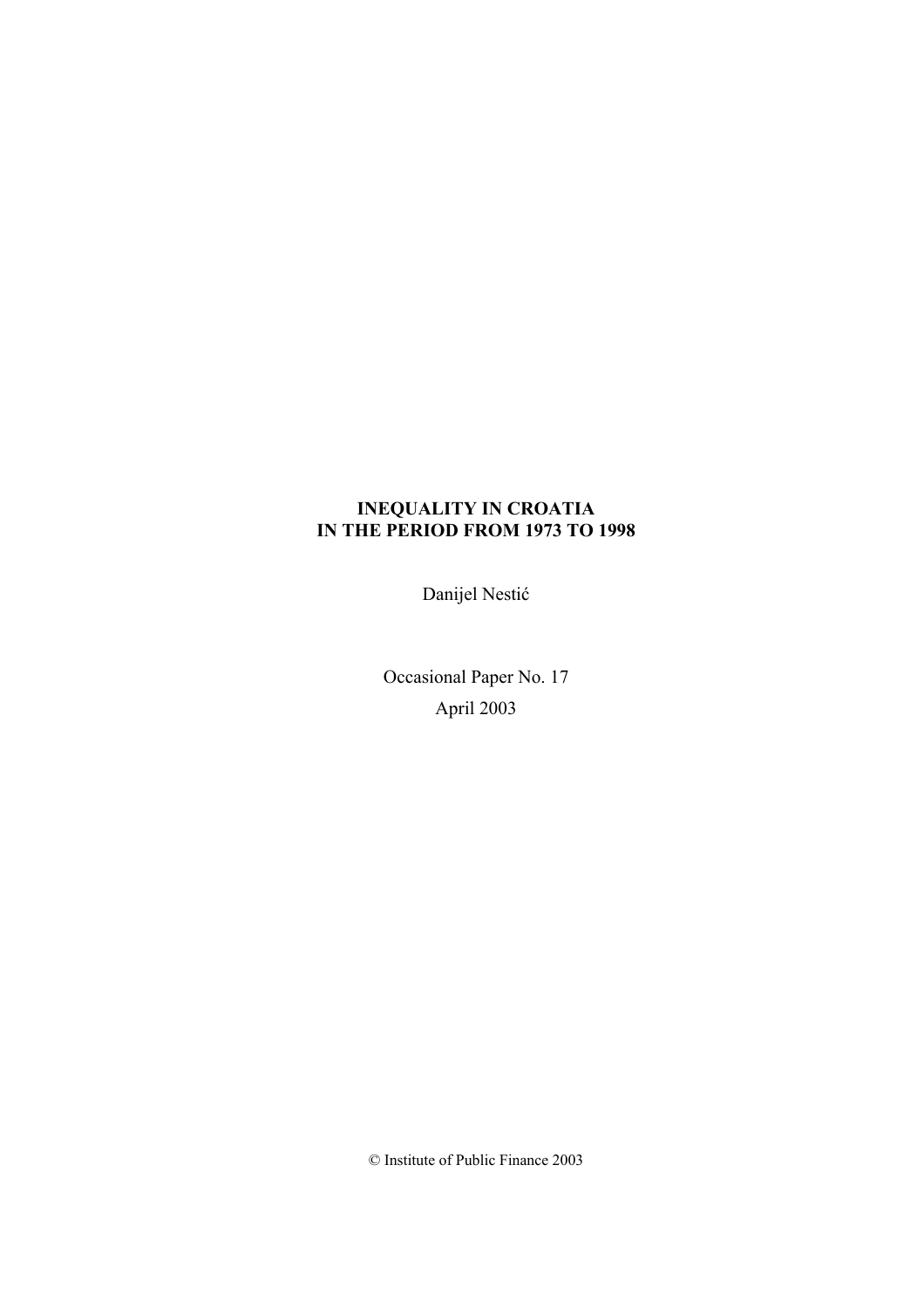## **INEQUALITY IN CROATIA IN THE PERIOD FROM 1973 TO 1998**

## **Danijel NESTIĆ**

Institute of Economics, Zagreb

#### **Abstract**

This paper explores the changes in inequality in Croatia during the period 1973-1998. The results based on the data from the Household Budget Surveys for 1973, 1978, 1983, 1988 and 1998 indicate that overall income inequality decreased in the 1973-1983 period, and increased afterwards. Gini coefficient rose from 0.286 in 1988 to 0.297 in 1998. This result challenges the general perception that inequality increased strongly during the transition period. Decomposition of Gini changes shows that the expansion of social transfers as well as absence of stronger rise in wage concentration account for only a mild increase in inequality.

### **JEL Classification**: D63, O15, P24

**Keywords:** inequality, income distribution, social transfers, transition, Croatia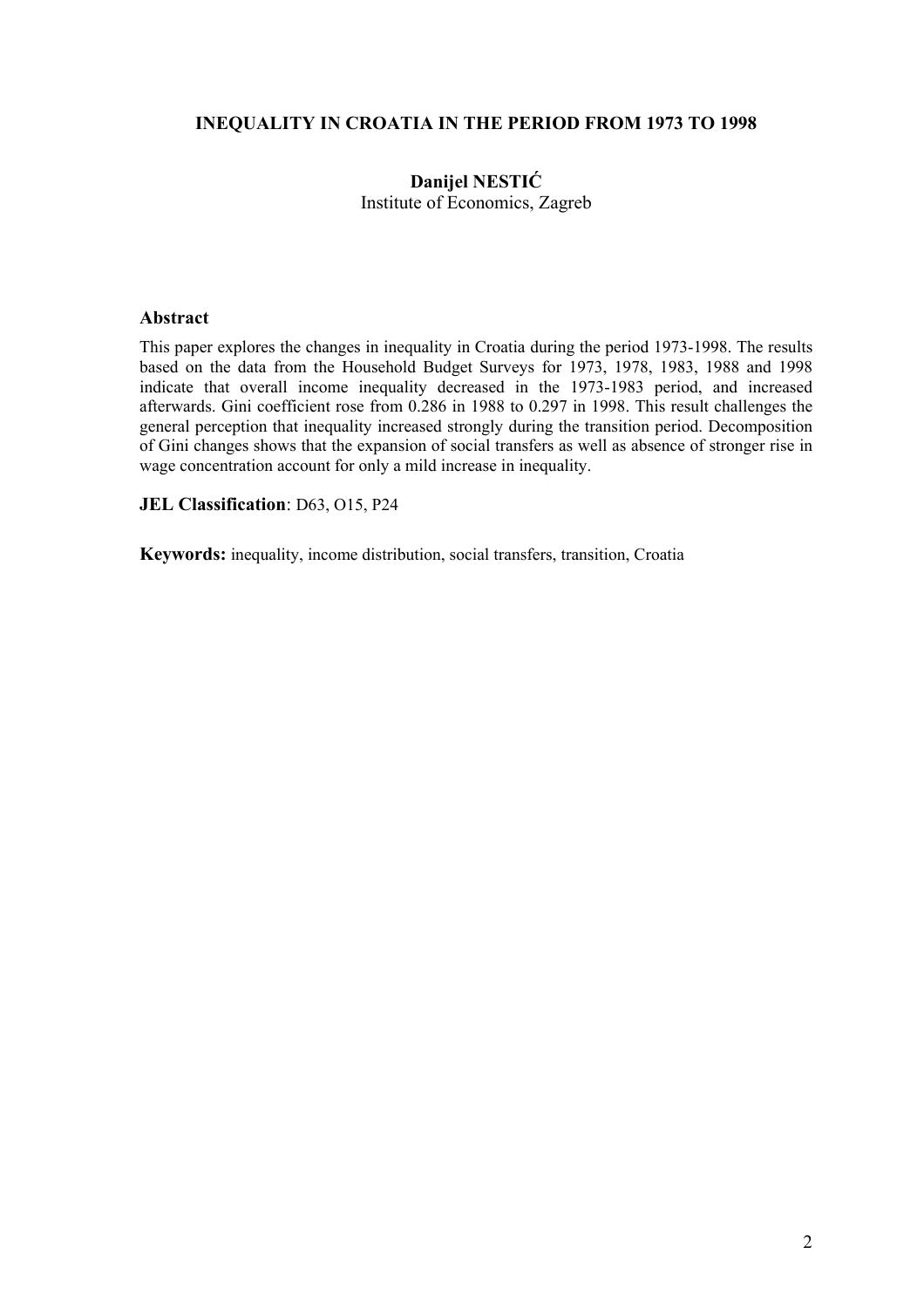## **INEQUALITY IN CROATIA IN THE PERIOD FROM 1973 TO 1998**<sup>∗</sup>

## **1. Introduction**

 $\overline{a}$ 

Studies of inequality in income distribution among households and individuals are relatively rare in the Croatian economic literature. During the period of socialism, this was because the issue was rather unpleasant to the political and economic establishment. Much more attention was focused on distribution of income among industrial branches and groupings. The analysis of welfare distribution across population was limited to individual academic contributions without any continuing research. In early 1990s there was a growing interest in the analysis of the distribution effects of modern economic developments, particularly the transition process (Atkinson, 1997; Kanbur and Lustig, 2000). Unfortunately, there has been practically no research into these problems in Croatia. Until recently, when the World Bank published the results of its study (World Bank, 2000a; 2000b; 2001) no assessment of inequality in Croatia has been made, either in the transition period or the period before that, although a certain statistical basis for such assessments has been provided.

In former Yugoslavia household budget surveys were conducted every five years, and the results could be used for the analyses of inequality at the level of the individual republics (constitutional units of former Yugoslav federation), and thus also Croatia. The surveys were conducted since 1963, and the last one was carried out in 1998. To our knowledge, no inequality estimates for Croatia have been produced on the basis of these data, except for some preliminary studies conducted at the Faculty of Economics in Zagreb in early 1990s. In the period from 1988 to 1998 there were no reliable data for an assessment of individual income distribution in Croatia.

The household budget survey for 1998 provided the basis for an extensive study of poverty and inequality in Croatia conducted by the World Bank (World Bank, 2000b; 2001). The results indicated that inequality was much greater in Croatia "than that observed in successful transition and established market economies" (World Bank, 2001; 15). The study provides no information on the level of inequality during the pre-transition period. However, the World Bank (2000a; 140) and some more recent papers from the same source report that Gini coefficient was 0.36 in the period 1987-1990, and 0.35 in 1998. Unfortunately, the source of data for the former estimate is not fully known. As concerns the inequality estimate for 1998, Nestić (2002) objects to the definition of income from self-employment, arguing that it results in overestimation of inequality.

This paper aims to provide a more comprehensive picture of inequality in Croatia. The author presents the inequality estimates for Croatia over a longer period of time (1973-1998). Comparability of estimates made over the observed period was achieved by following the same estimation procedure, regardless of little bit different source of data, the five-year household budget surveys from the socialist period or the 1998 survey. The results indicate that inequality declined in the 1973-1983 period, and rose afterwards. It is surprising that inequality increased only moderately in 1998 compared with ten years ago, which challenges the general perception that inequality increased rapidly during the transition period. This can be accounted for by the characteristics of economic developments and the social policy carried out during the period. It is suggested that the income structure and concentration of certain types of income exerted only a mild pressure on the rise of inequality.

The results are presented in the following way: First, a list of data sources is given and then the inequality estimates are made and commented upon. Follows a decomposition of Gini changes into contributions from various types of income. Finally, an evaluation of results is made and suggestions are put forward concerning potential areas of further research.

<sup>∗</sup> This article is published in Croatian in the journal "Financijska teorija i praksa", 26(3), 2002, pp. 595-615, available at: http://www.ijf.hr/financijska\_praksa/PDF-2002/3-02/nestic.pdf.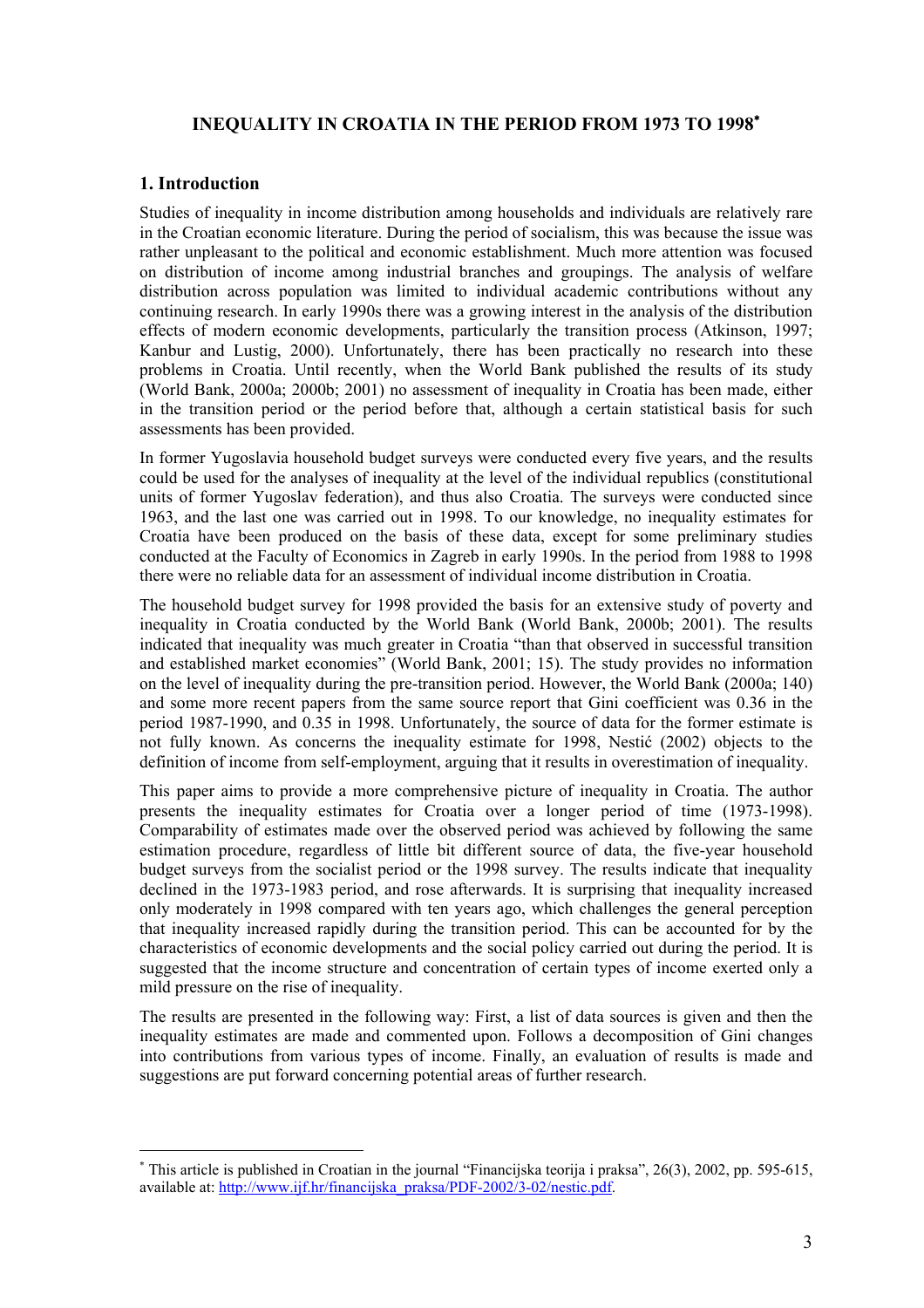## **2. Data Sources**

 $\overline{a}$ 

In former Yugoslavia annual and five-year household budget surveys were conducted, where the five-year survey was based on a larger sample and was much more reliable than the annual survey. The survey was representative at the level of individual republics and was therefore a reliable source of information for the analysis of inequality in Croatia. This paper is based on the officially published data from the five-year surveys for 1973, 1978, 1983 and 1988<sup>1</sup>. Considered is the household income distribution *per capita*, which is usually considered more appropriate for an inequality analysis than the income distribution per *household.* As there are no available data on income distribution per capita from the surveys before 1973, that period is not analysed in this paper. The survey data were available in the form of grouped data. Households are classified into ten (1983 and 1988) or eleven (1973 and 1978) income groups according to the money resources and income in kind. Apart from the income brackets and the frequency, the average income in each group is known. The consumption distribution has not been analysed in particular because it is shown only in aggregate form and groups are formed according to the income level rather than according to consumption level. Such distribution is therefore not appropriate for an inequality analysis.

Parallel with the surveys from the socialist period, data from the household budget survey (HBS) for 1998 is analysed. Although these surveys are identical, at least as concerns their title and purpose, the 1998 survey went through significant changes compared with the previous ones. However, they have enough elements in common to provide for relatively reliable and comparable inequality estimates. Unlike in previous surveys, here we had access to raw data from the sample<sup>2</sup>. This provided the possibility to harmonise the data and income definitions from the HBS for 1998 with the definitions used in the previous surveys. The inequality analysis is based on income aggregate called "disposable income".

**Disposable income** comprises from wages, income from own business, income form other selfemployment and private farming, pensions and other social transfers, income from property, winnings from games of chance and gifts, as well as consumption in kind. Disposable income also includes borrowings from other persons, reduction in savings and receipts from the property sale, although, according to the standard income definitions (e.g. *UN System of National Accounts 1993)*, these categories are not considered as income, but are classified as sources of consumption financing. However, as these items were included in income in the old surveys, we will also, for comparison purposes, treat them as part of income<sup>3</sup>. The disposable income does not include imputed housing rent or the net value of credit.

We grouped the raw data for 1998 in the similar way as in old surveys. A selection of 10 income groups was made. Income groups, i.e. the lower and upper brackets were formed arbitrarily, taking care that the open income groups (the first and the last ones) were not too large. The width

<sup>1</sup> The data were taken from *Anketa o prihodima, rashodima i potrošnji domaćinstava* u 1973 (Survey on receipts, expenditure and consumption of households in 1973), published in Statistički bilten SZS, No. 921, and the corresponding data for 1978, published in the *Statistički bilten SZS*, No. 1313. For 1983, the data were used from the *Anketa o potrošnji domaćinstava* u 1983 (Survey on consumption of households in 1983) published in *Statistički bilten SZS*, No. 1551, and the data for 1988, published in *Statistički bilten SZS*, No. 1851. The data in all bulletins are titled "Available and spent resources - averages per household member".

<sup>&</sup>lt;sup>2</sup> The author expresses his gratitude to the Central Bureau of Statistics of the Republic of Croatia for allowing him access to raw data.

<sup>&</sup>lt;sup>3</sup> In principle, these income items could also be excluded from the "disposable income" in old surveys. However, this would disrupt the distribution of households according to income groups and result in an error in inequality estimate. If the share of these items in the income is negligible, the error in inequality estimate is rather low, but if that share is larger, like in Croatia, the expected error is more serious. Therefore, instead of adjusting the income in the period 1973-1988, we decided to adjust the income from the HBS for 1998, by following the old definition of income. A different approach applies Milanović (1998) in his research and adjusts the disposable income aggregates for Bulgaria and Slovenia.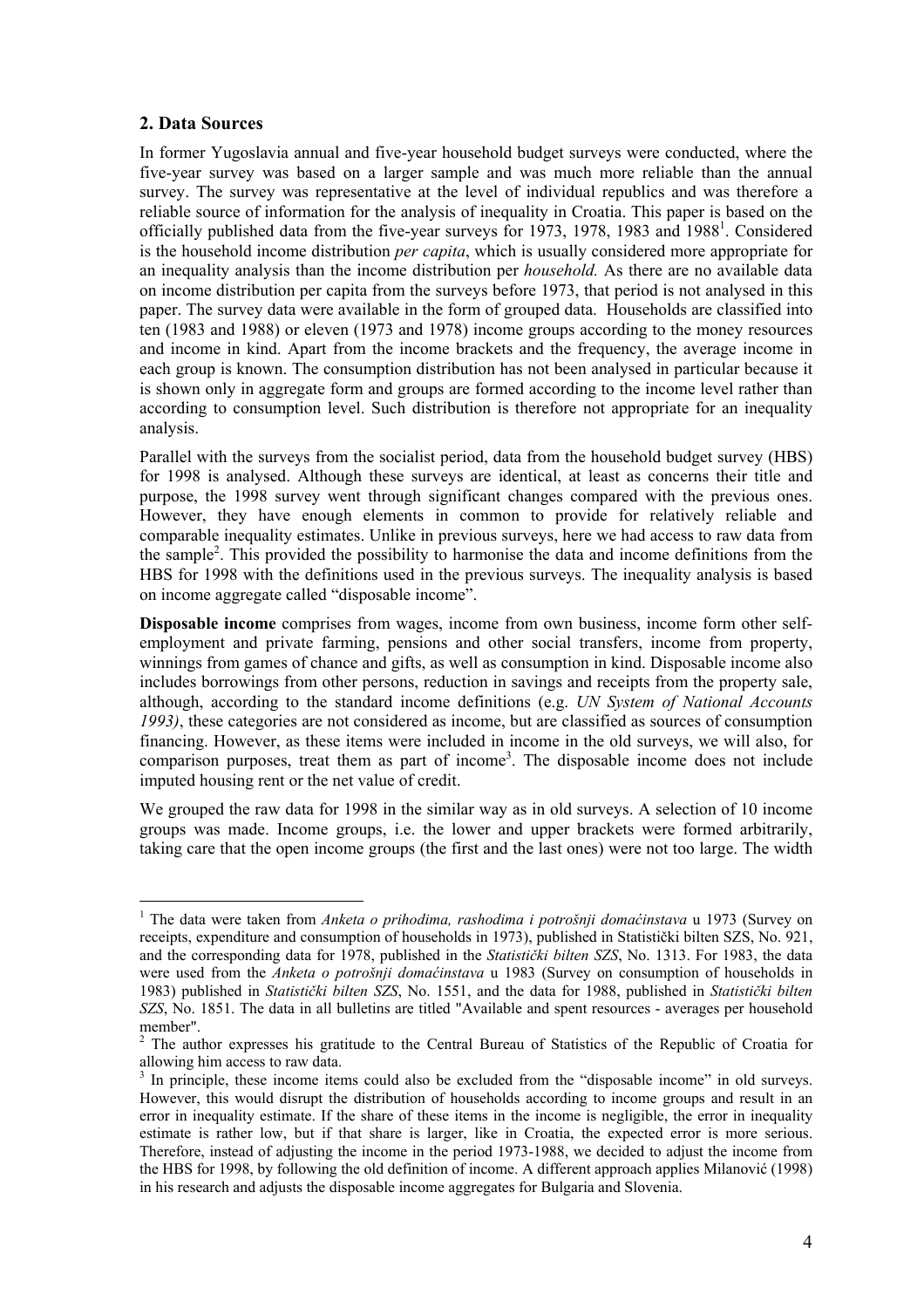of income class is gradually increasing. The outcome of grouping the data for 1998 is shown in Chart 1 as a frequency distribution.



**Chart 1.** Frequency Distribution of Income per Capita, 1998

Source: The author's calculations based on the HBS for 1998

By grouping the data for 1998 and applying the same definition of income for the whole period 1973-1998, we provide a statistical base for inequality analysis. Table 1 shows basic statistical description of the data.

It is shown that the surveys covered approximately 3100 households in 1973 and 1998, and about 2800 households in other years. In the observed period the average number of household members decreased continuously from 3.24 in 1973 to 2.93 in 1998. Since inequality estimates are sensitive to the distribution at lower and at upper tails, for grouped data it is desirable that the first and the top interval are of as low frequency as possible (Aghevli and Mehran, 1981). It seems that this fact was not adequately taken into account while establishing groups in the1980s. At that time, group limits were fixed according to the average wage, but this method proved rather unsuccessful in the period of high inflation. Table 1 shows, for example, that the top income group included 10% of the population in 1983, and 11.5% in 1988, which is considered as very high. On the other hand, the first income group had substantially lower frequencies in both years, around 0.4%.

|  |  | Table 1. Descriptive Statistics for the Data from Household Budget Surveys, 1973-1998 |  |
|--|--|---------------------------------------------------------------------------------------|--|
|--|--|---------------------------------------------------------------------------------------|--|

| Indicator                                               | 1973      | 1978          | 1983      | 1988      | 1998    |
|---------------------------------------------------------|-----------|---------------|-----------|-----------|---------|
| Number of surveyed households                           | 3 1 8 6   | 2 7 8 5       | 2 8 0 0   | 2 8 0 0   | 3 1 2 3 |
| Estimated total number of households                    | 1 360 197 | 1 1 8 4 5 9 0 | 1 400 676 | 1 355 008 |         |
| Average number of household members                     | 3.24      | 3.20          | 3.11      | 3.07      | 2.93    |
| Number of income groups                                 | 11        | 11            | 10        | 10        | 10      |
| Share of population in the first income group<br>$(\%)$ | 0.2       | 1.3           | 0.4       | 0.4       | 2.2     |
| Share of population in the last income group<br>$(\%)$  | 3.3       | 5.7           | 9.9       | 11.5      | 1.7     |
| Mean disposable income per capita                       | 13 007    | 32 743        | 133 931   | 4 121 000 | 19851   |
| Real income index (1988=100)                            | 97.2      | 110.3         | 109.7     | 100.0     | 82.2    |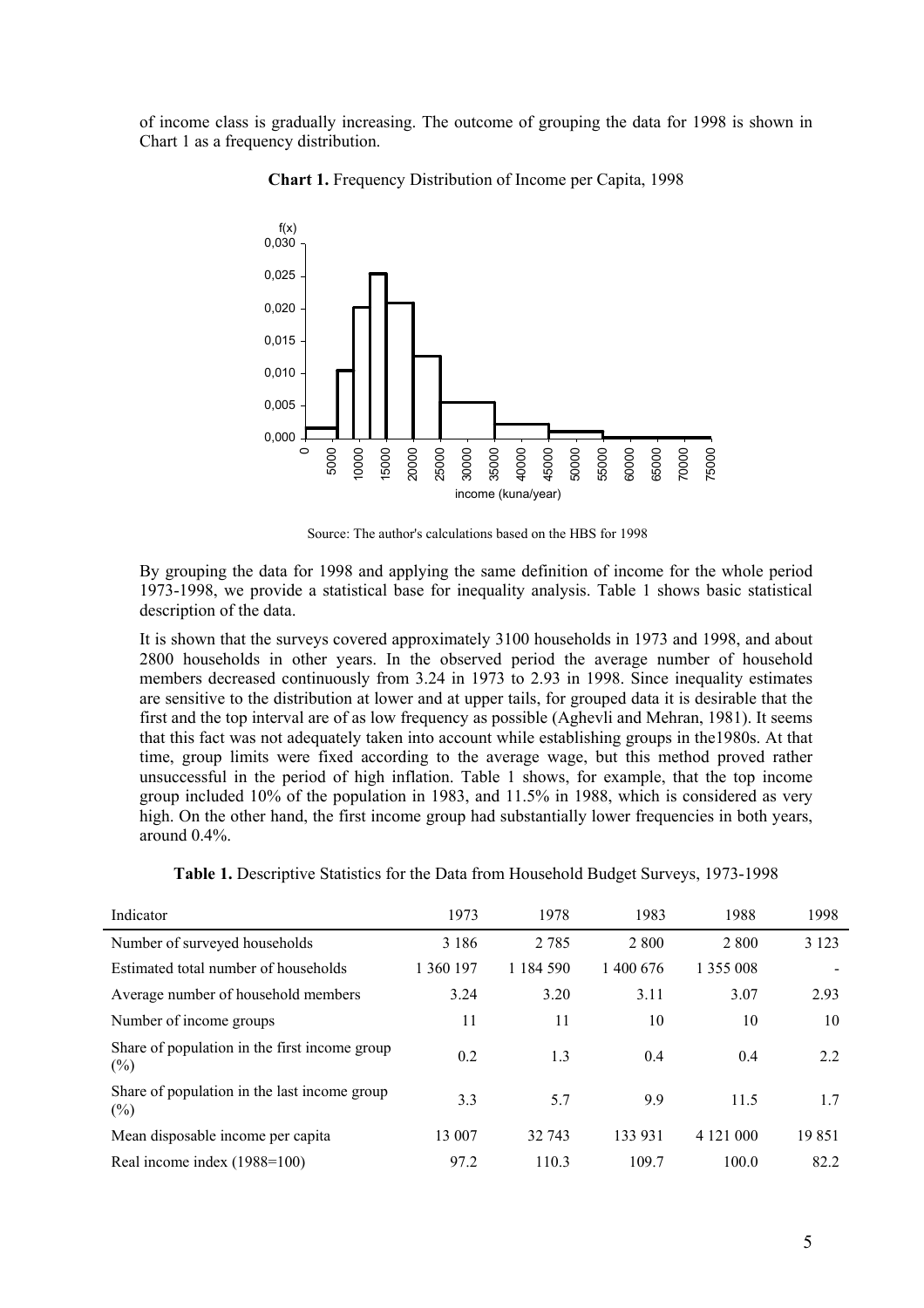| Mean income in USD (at current exchange | 804 | 1 767 | 1 3 9 7 | 1.518 | 3 0 6 8 |
|-----------------------------------------|-----|-------|---------|-------|---------|
| rate)                                   |     |       |         |       |         |

Note: Data grouping for 1998 was prepared by the author. Estimation of the total number of households in Croatia was not available for that year. The average income for the period 1973-1988 is expressed in Yugoslav dinars and for 1998 in kuna. Real income is the result of deflation by the cost-of-living index. Source: Household Budget Surveys (see text) and the author's calculations.

Table 1 also contains two indicators of real income – the mean disposable income deflated by the cost-of-living index and the disposable income expressed in USD (at current exchange rate). Both indicators only generally reflect the developments in living standards during the observed period. Given the observations during the long period of time that ware marked by significant economic changes and possible errors in inflation measurement, especially during the period of hyperinflation, the deflated income is not a trustworthy indicator of trends in living standards. The income expressed in current dollars was much higher in 1998 than in the period covered by the previous surveys. This does not so much reveal the change in the standard as change in economic role of exchange rate over the last twenty years<sup>4</sup>. However, any firm conclusions on the developments in living standard still require deeper inquiry than the above-presented example.

### **3. Estimation of Inequality**

Estimation of inequality is based on the methods used for grouped data<sup>5</sup>. Analysed is the distribution of disposable household income per capita, and the unit of observation is the individual. Consequently, the frequency of each income group is the estimated number of persons living in the households whose income per capita was within the limits of the relevant group<sup>6</sup>.

## **3.1. Inequality Indicators**

Table 2 provides a summary of inequality estimates for the period 1973-1998. The upper and lower estimation bounds are presented, and the compromise value for six selected measures of inequality 7. The calculation of the compromise value is based on the assumption that the distribution within a group takes on the form of split histogram density while the distribution within the top, open group has the form of the Pareto density function<sup>8</sup>. The calculated compromise value gives our preferred inequality estimate, which is believed to well reflect the unknown inequality index and to provide a satisfactory solution to the problem of inaccuracy of estimates owing to data grouping<sup>9</sup>.

<sup>&</sup>lt;sup>4</sup> The economic environment and the structure of economy in former Yugoslavia differed sharply from those in the present-day Croatia, so that the economic elements relevant for the setting of exchange rate are entirely different. Therefore, it is no surprise that disposable income rise if expressed in dollars.<br><sup>5</sup> See Cowell (1995).

<sup>&</sup>lt;sup>6</sup> The frequency of a group was obtained by multiplying the estimated number of households within a group by the average number of members in that group. Instead of the original frequencies from the sample, we use frequencies after the projection on total.

<sup>&</sup>lt;sup>7</sup>All calculations were made in INEQ, a program developed at London School of Economics. The program uses appropriate methods of grouped data processing.

<sup>8</sup> For more details, see Cowell and Mehta, 1982.

<sup>&</sup>lt;sup>9</sup> The accuracy of the inequality estimate on the basis of compromise values can be tested by the data for 1998. A comparison between the inequality estimate based on raw data from the HBS and the compromise value calculated on the basis of grouped data shows that deviations are very small for all measures of inequality. The estimate of Gini coefficient from the grouped data equals that from the raw data if looked up to three decimal places. However, when interpreting the results, we must not completely disregard lower and upper limits of inequality measures, because different assumptions on unknown distribution within each group may result in any value of the inequality index between the limits.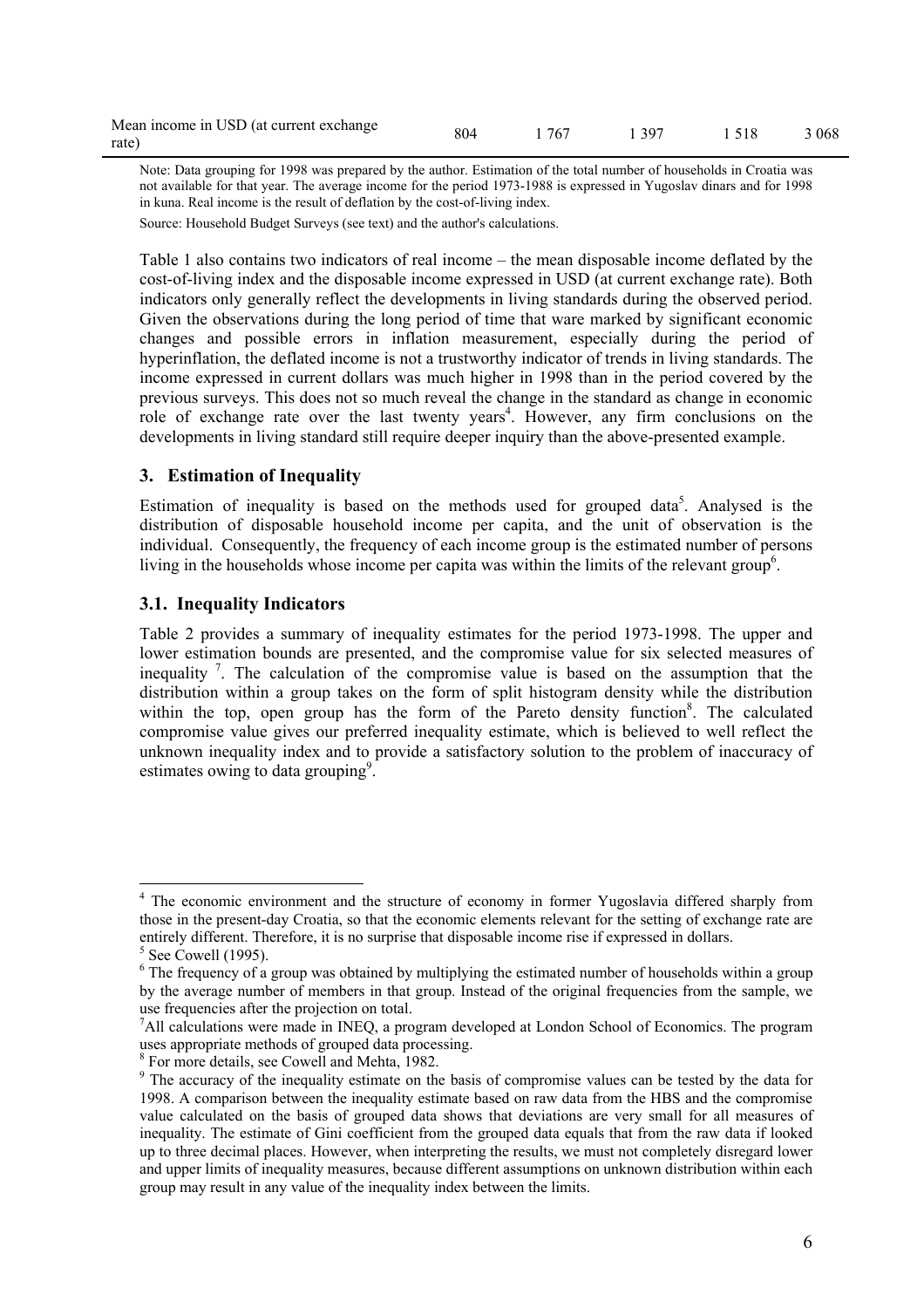| Measure of inequality                 | Lower bound | Upper bound | Compromise value |
|---------------------------------------|-------------|-------------|------------------|
| 1978                                  |             |             |                  |
| Atkinson index ( $\varepsilon$ = 0.5) | 0.070       | 0.088       | 0.072            |
| Atkinson index $(\epsilon = 1)$       | 0.135       | 0.156       | 0.140            |
| Mean logarithmic deviation            | 0.145       | 0.169       | 0.151            |
| Theil entropy index                   | 0.144       |             | 0.151            |
| Coefficient of variation              | 0.572       |             | 0.601            |
| Gini coefficient                      | 0.294       | 0.303       | 0.300            |
| 1978                                  |             |             |                  |
| Atkinson index ( $\varepsilon$ = 0.5) | 0.067       | 0.092       | 0.070            |
| Atkinson index $(\epsilon = 1)$       | 0.131       | 0.174       | 0.137            |
| Mean logarithmic deviation            | 0.141       | 0.192       | 0.147            |
| Theil entropy index                   | 0.137       |             | 0.144            |
| Coefficient of variation              | 0.552       |             | 0.583            |
| Gini coefficient                      | 0.289       | 0.297       | 0.294            |
| 1983                                  |             |             |                  |
| Atkinson index ( $\varepsilon$ = 0.5) | 0.057       | 0.105       | 0.062            |
| Atkinson index $(\epsilon = 1)$       | 0.111       | 0.159       | 0.119            |
| Mean logarithmic deviation            | 0.118       | 0.173       | 0.126            |
| Theil entropy index                   | 0.116       |             | 0.133            |
| Coefficient of variation              | 0.507       |             | 0.599            |
| Gini coefficient                      | 0.264       | 0.276       | 0.271            |
| 1988                                  |             |             |                  |
| Atkinson index $(\epsilon = 0.5)$     | 0.062       | 0.121       | 0.069            |
| Atkinson index $(\epsilon = 1)$       | 0.120       | 0.168       | 0.129            |
| Mean logarithmic deviation            | 0.128       | 0.183       | 0.138            |
| Theil entropy index                   | 0.128       |             | 0.150            |
| Coefficient of variation              | 0.533       |             | 0.662            |
| Gini coefficient                      | 0.277       | 0.291       | 0.286            |
| 1998                                  |             |             |                  |
| Atkinson index ( $\varepsilon$ = 0,5) | 0.070       | 0.087       | 0.073            |
| Atkinson index $(\epsilon = 1)$       | 0.132       | 0.175       | 0.137            |
| Mean logarithmic deviation            | 0.141       | 0.192       | 0.148            |
| Theil entropy index                   | 0.149       |             | 0.157            |
| Coefficient of variation              | 0.607       |             | 0.660            |
| Gini coefficient                      | 0.290       | 0.300       | 0.297            |

## **Table 2.** Inequality Indices in Croatia, 1978-1998

Note: The calculation is based on grouped data on household income per capita. The compromise value has been calculated after interpolation by using the split-histogram method except for the top (open) group, for which interpolation has been made on the basis of Pareto density function.

Source: The author's calculations based on the household budget surveys (see text).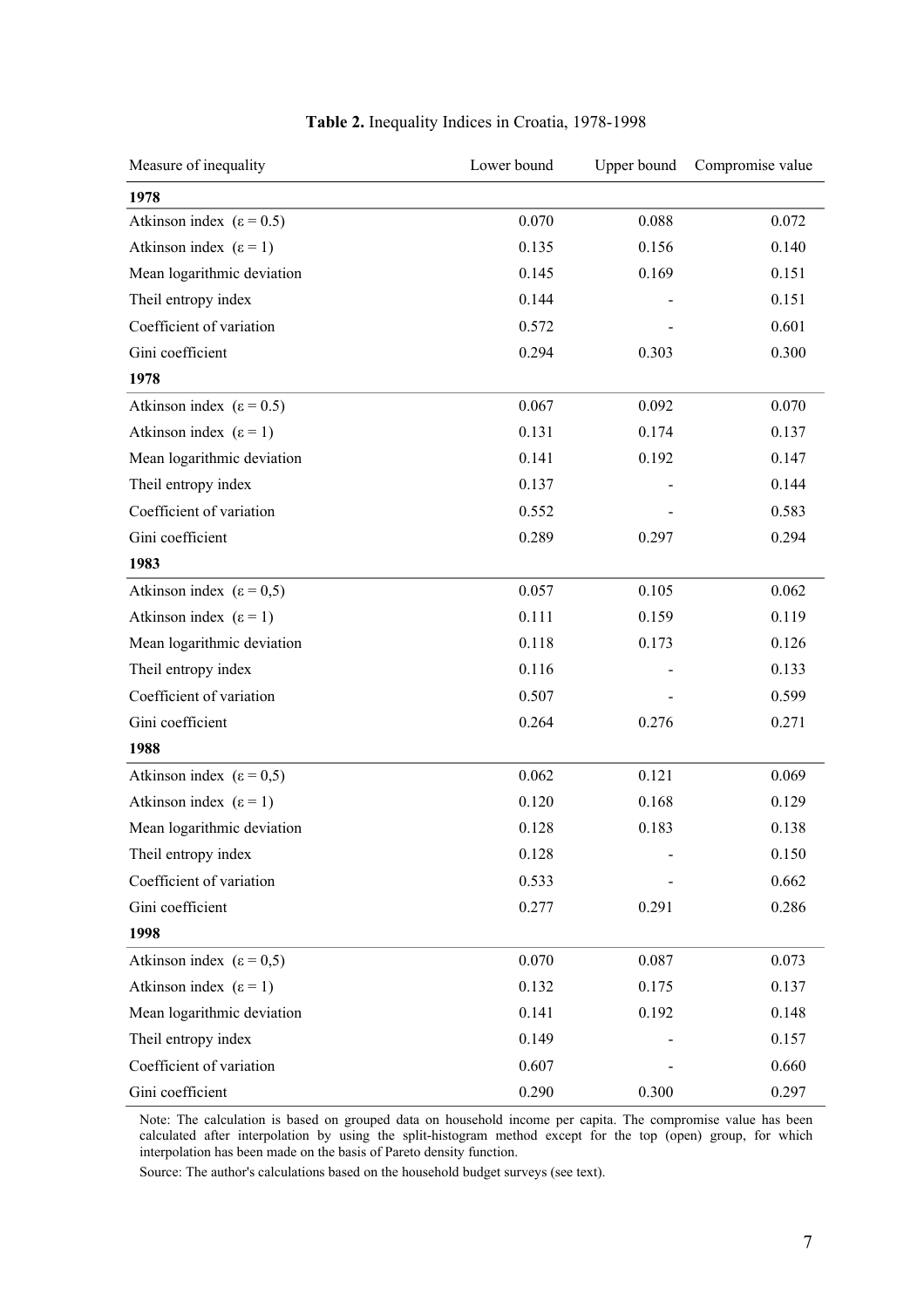The compromise values of all selected measures of inequality provide a consistent picture of inequality changes in Croatia. Inequality went down in the period 1973-1983, and went up in 1988 and 1998.<sup>10</sup> It can also be observed that over the analysed period the changes in inequality were not large. While this was not surprising for socialist Croatia, a comparison of results between 1988 and 1998 will be a surprise to many people. Contrary to the general perception that inequality increase rapidly over the last ten years, the presented data show that there was no strong increase in income inequality. The compromise value of the Gini coefficient increased from 0.286 in 1988 to 0.297 in 1998. The same is shown by other inequality measures.

To what extent is such an outcome reliable? The answer to that question may be provided by a comparison with the results of similar inequality studies.

## **3.2. What the Other Studies Can Tell Us about Inequality in Croatia**

To the best author's knowledge, there has been no comprehensive study of inequality in Croatia during the period of socialism. However, some preliminary inequality estimates were made in the early 1990s at the Faculty of Economics in Zagreb, which is documented by some working materials and unpublished results. Thus, Ahec-Šonie (1992) reports on inequality estimates of the distribution of total disposable income for 1978, 1983 and 1988, with Gini coefficients of 0.202, 0.183 and 0.227, respectively. There is a clear difference from the data presented in this paper, a substantially lower inequality. It seems to us that the methods applied and underlying assumptions in this estimate are not suitable for analysing available data. The estimation of per capita distribution was derived from the grouped data on the distribution of household income, the procedure that can result in rather large error. Similarly, the grouped source data are brought down to averages and analysed as ungrouped, frequency-weighted data, which actually results in minimum or lower limit inequality measures.

The results of inequality estimate in Croatia may be compared with the calculations for former Yugoslavia that was made by Milanović (1990). For 1973, he obtained Gini coefficient with the lower limit of 0.354 and the upper limit of 0.424; for 1978, a coefficient between 0.345 and 0.401, and for 1983 between 0.316 and 0.389. By applying the same methodology as we use for Croatia, the data for former Yugoslavia give compromise values of Gini coefficient of 0.346 for 1973, 0.342 for 1978 and 0.316 for 1983. These estimates are close to the lower limits of the estimates by Milanović. In view of these estimates, we would expect a somewhat lower inequality in Croatia, primarily as the result of a higher economic homogeneity and less noticeable regional differences. This is confirmed by the obtained results. It can be seen that the data for former Yugoslavia, just like those for Croatia, point to a downward trend in inequality during the period 1973-1983.

According to inequality estimates for other transition countries in late 1980s, presented by the World Bank, Gini coefficients of income inequality ranged between 0.19 and 0.24 for majority of Eastern European countries, excluding Poland with 0.28 and Russia with 0.26 (World Bank 2000a; 140). The Deininger and Squire (1996) database contains the same data, with Gini coefficient of 0.254 for Poland and 0.278 for Soviet Union in late 1980s. Our estimate of Gini coefficient for Croatia in 1988 of around 0.29 seems realistic compared to other countries in the region, although the inequality is somewhat higher. This is expected for pre-transition period, due to a more pronounced market orientation of the Croatian economy compared with the above mentioned other socialist economies.

Keane and Prasad (2002) made inequality estimates based on raw data for Poland. Their results suggest that in the early stages of transition (1990-1992) inequality actually decreased, and was gradually growing afterwards to reach a moderately higher level in 1997 compared with the pretransition period. Gini coefficient of household income distribution per capita was 0.28 in 1989 and 0.32 in 1997. There is an apparent similarity between inequality levels established for

 $10$  The only exception to the above conclusion is the coefficient of variation for 1998, which indicates a slightly smaller inequality than that for 1988.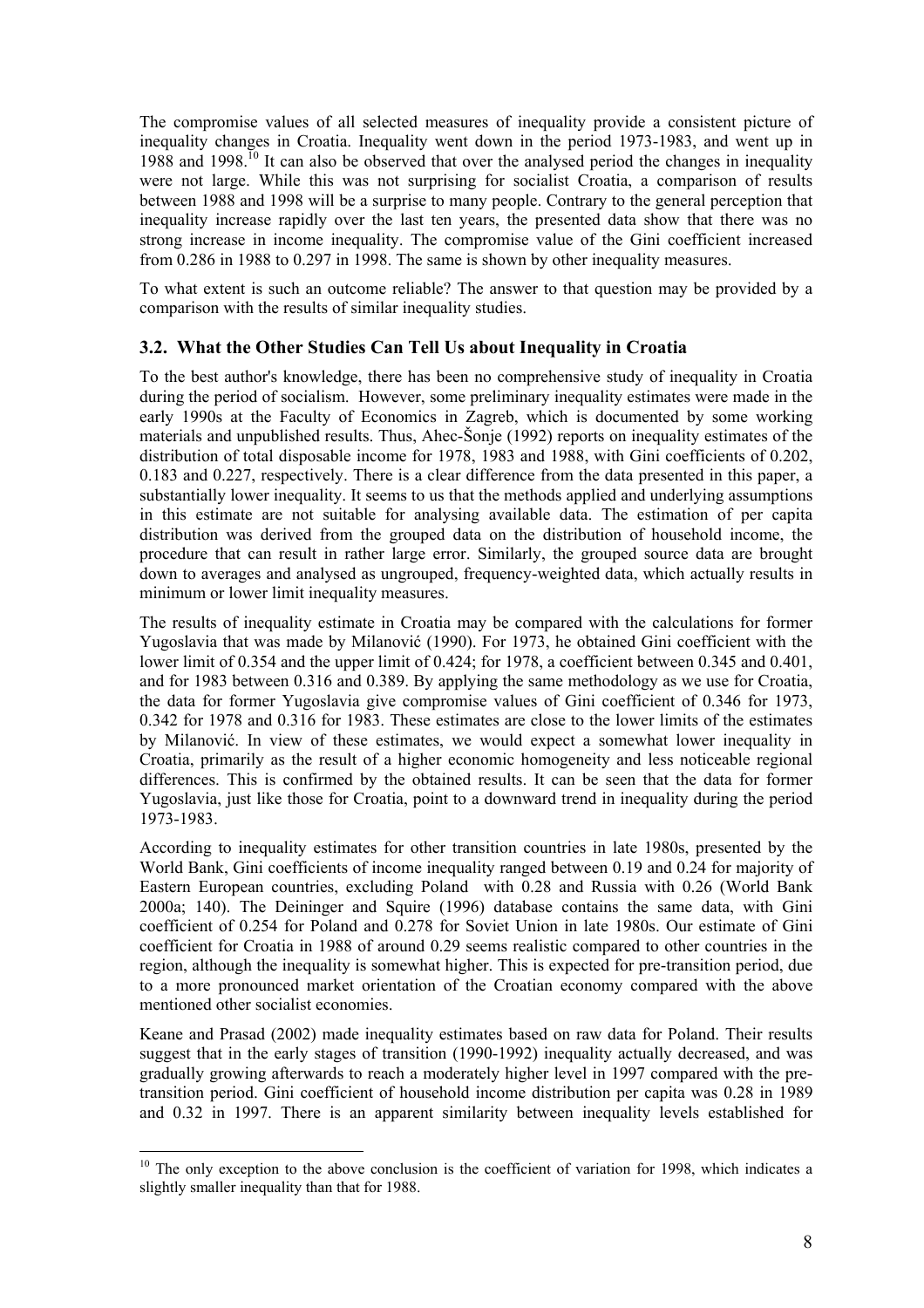Croatia, which shows that a moderate growth of inequality in Croatia during the transition period is not necessarily an exception among Easten European economies.

Striking is the difference in the level of income inequality in 1998 between the World Bank estimates (World Bank, 2000b) and those presented in this paper. The source of data is the same – the database from the HBS for 1998. There are certain discrepancies in the definition of income. The World Bank specifies measures of inequality for several definitions of income, where income aggregate, without imputed rent and with the application of *per capita* scale, is most similar to disposable income analysed in this paper. Gini coefficient obtained by the World Bank was 0.353. Nestić (2002) argues that the World Bank used an inadequate indicator of income from selfemployment in its calculations of income inequality, i.e. revenue rather than income<sup>11</sup>. By adjusting the income from self-employment and following the exact estimation procedure of the World Bank, we obtained the Gini coefficient of 0.287 for 1998. The difference from the Gini coefficient in Table 2 may be accounted for by the different definitions of income.

It seems that, except for a divergence from the World Bank estimates, the level of inequality presented in this paper remains within reasonable limits.

## **4. In the Quest for Explanation of Changes in Inequality**

 $\overline{a}$ 

A quantitative analysis of changes in inequality is, to a certain degree, limited by the available data. Therefore we will only present a decomposition of inequality by sources of income.

Disposable income may be expressed as a sum of various types of income received by a household (wages, income from self-employment, pensions, social transfers, etc.). Like income itself, income inequality may also be expressed as a sum of contributions to inequality of certain types of income<sup>12</sup>. Inequality measured by Gini coefficient can be expressed as a weighted sum of Gini coefficients of concentration, where weights are the shares of each type of income in aggregate income:

$$
G = \sum_{i=1}^{k} \frac{\mu_k}{\mu} G_k^* = \sum_{i=1}^{k} \lambda_k G_k^*,
$$
 (1)

In (1) *G* stands for Gini coefficient,  $G_k^*$  for Gini concentration coefficient for the component *k* in income,  $\mu_k$  is the average of the component *k* of income and  $\mu$  is average of total income. The change in Gini coefficient between the two periods may be decomposed as follows:

$$
\Delta G = \sum_{i=1}^{k} \Delta \lambda_k G_k^* + \sum_{i=1}^{k} \lambda_k \Delta G_k^* + \sum_{i=1}^{k} \Delta \lambda_k \Delta G_k^* \,. \tag{2}
$$

The first term on the right side of the equation represents part of the change in the Gini coefficient that resulted from the change in income structure. The second term shows the change due to the changes in the concentration coefficients for individual types of income, and the third term is the interaction term.

 $11$  Comparison between the average household income in 1998 according to the World Bank data and that according to the data published by the Central Bureau of Statistics (First Release No. 13.2.1. of 11 July 2002) reveal substantial difference. The average household income calculated by the WB amounted to 74,800 kuna per annum, while the average household income according to CBS is 55,145 kuna. A comparison of income structures from both sources suggests that the income from self-employment practically account for the total difference between the two calculations. Average disposable income of in our calculations (58,160 kuna – an average household income per capita multiplied by average household size, according to Table 1) converges with the CBS data despite the discrepancies in the definition of income.

 $12$  For more details on the decomposition of inequality by income sources see, e.g., Shorrocks (1982).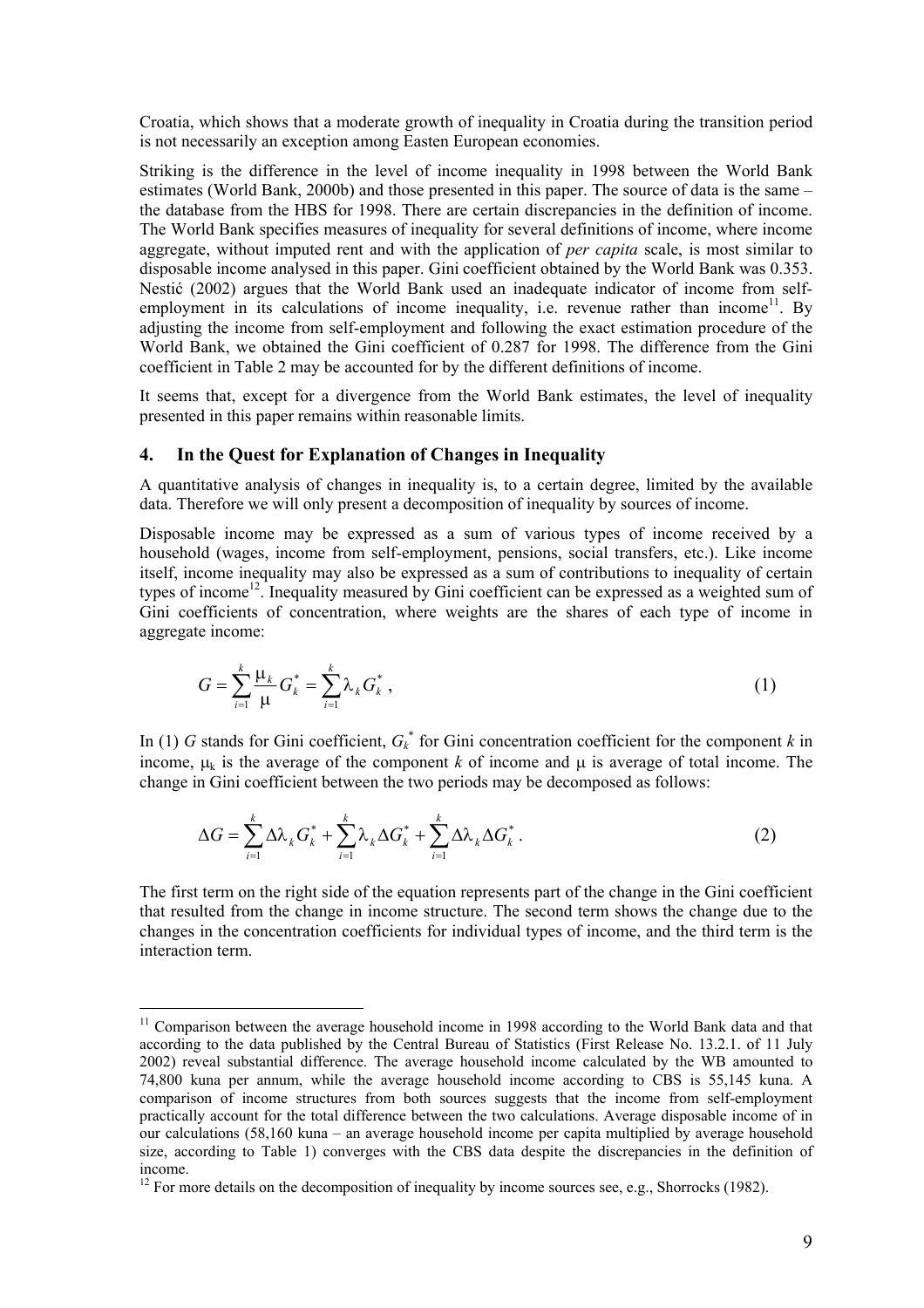The fact that only grouped data are available restricts to a certain extent the possibility of the aforementioned decomposition. To keep it as simple as possible, decomposition is done only for the lower bound of Gini coefficient.

## **4.1 Changes in Income Composition**

The first step in analysing the changes in inequality is to look at the changes in the shares of various income components. Table 3 shows the composition of disposable income in the period 1973-1998, divided into 11 income components.

The share of wages decreased after 1978. A particularly sharp decrease was recorded in the period 1988-1998, from 53% to just over 40%. The share of self-employment income (including income from farming) increased from around 6 percent in 1993 and 1978 to 9.3 percent in 1998. It can be assumed that during the 1990s, the role of individual farming was reduced, so the income from self-employment becomes an increasingly important source of income. The share of income from other self-employment (part-time jobs, author's contracts, work via the student employment agency, etc.) increased over the last decade. The property income increased its share in transition period.

| Income Source                                                   | 1973    | 1978  | 1983  | 1988  | 1998  |
|-----------------------------------------------------------------|---------|-------|-------|-------|-------|
| Wages and salaries                                              | 50.6    | 56.2  | 53.1  | 53.0  | 40.7  |
| Income from self-employment (handicrafts<br>and indiv. farming) | 6.1     | 6.1   | 8.3   | 8.7   | 9.3   |
| Other self-employment                                           | 3.2     | 2.4   | 2.1   | 2.4   | 3.6   |
| Pensions                                                        | $13.2*$ | 12.6  | 11.2  | 11.7  | 18.3  |
| Other social transfers                                          |         | 2.2   | 1.9   | 1.7   | 3.4   |
| Income from property and the sale of<br>property                | 1.9     | 1.5   | 1.4   | 2.0   | 7.1   |
| Transfers from abroad                                           | 4.6     | 3.1   | 2.9   | 3.4   | 1.5   |
| Gifts, winnings, etc.                                           | 1.2     | 0.9   | 1.5   | 1.9   | 4.4   |
| Reduction in savings                                            | 3.9     | 2.7   | 4.0   | 3.2   | 4.0   |
| <b>Borrowings</b>                                               | 0.7     | 0.3   | 0.5   | 0.6   | 0.8   |
| Income in kind                                                  | 14.6    | 11.8  | 13.2  | 11.4  | 6.8   |
| Total disposable income                                         | 100.0   | 100.0 | 100.0 | 100.0 | 100.0 |

**Table 3.** Composition of Disposable Income (%)

\* Includes all social transfers, not only pensions.

Source: The author's calculations based on household budget surveys (see text).

The share of pensions grew significantly over the transition period, from around 12% during the socialist times to more than 18% in 1998. Following a gradual decline in the 1980s, the share of other social transfers increased significantly during the transition period. In 1998 it reached 3.4%, which is double the rate from ten years earlier.

In the past, gifts, winnings, and similar types of income had a minor role in household income, but recently their importance has grown considerably. This is confirmed by more than twice as large increase in the share over 1998 compared with the pre-transition period. However, given the heterogeneity of this income category, it is difficult to draw a firm conclusion about underlying forces. It is conceivable that, after the end of the war and a decline in real total income during the transition period, a much stronger social connections within society are present now. In our case, this would be reflected in a greater significance of gifts and assistance, probably among households with family links. However, increased share may be a consequence of an increasing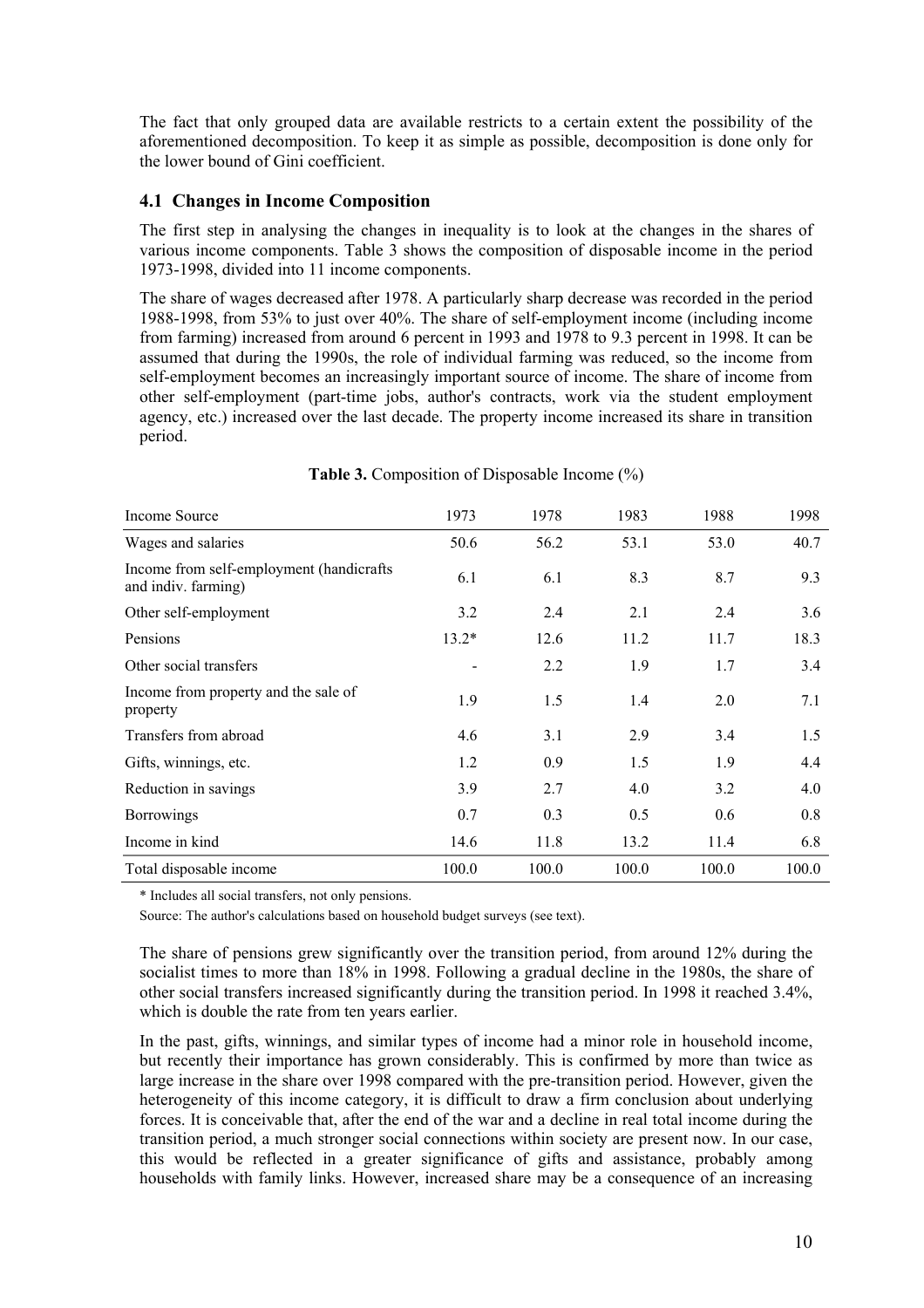importance of games of chance and winnings from them. After having a relatively stable share in total income during the 1980s, transfers from abroad declined markedly. We are inclined to explain this by means of the statistical base, i.e. the household budget survey for 1998. Specifically, unlike in the old surveys, the questionnaire on income for that year does not include an explicit question about the cash remittances of persons temporarily employed abroad, i.e. about the receipts of a household or its members from a household member temporarily working abroad. There is a question on "receipts from abroad related to winnings and gifts in cash and in kind". It is hard to expect that the surveyed households, whose member is temporarily employed abroad and remits certain amounts of cash to the other household members, will report such remittances as winnings or gifts. We therefore believe that this type of income is not appropriately covered by the HBS for 1998.

Borrowing and reduction in savings are not "true" income categories, but they are means of consumption financing. Their moderate growth in 1998 may be accounted for by deepening financial markets. The share of income in the form of benefits in kind and consumption of goods produced in own household (income in kind) followed a downward trend, particularly in the period from 1988 to 1998. Such developments in recent years are probably a sign of market economy enhancing, but also a sign of decline in small-scale agricultural production, which was largely intended for consumption by the agricultural households themselves.

## **4.2. Changes in Concentration Coefficients**

Now we can focus our attention on the other component of inequality from equation (1), i.e. Gini concentration coefficient for different sources of income<sup>13</sup>.

Table 4 provides concentration coefficients for Croatia in the period 1973-1998. The last row in the table presents concentration coefficient for total disposable income, which in this case, equals the Gini coefficient.

Wage concentration follows a similar trend as the total income concentration. In 1973 and 1978, wage concentration was relatively high, much higher than in the following period, while in the concentration of income from both categories of self-employment we have the reverse situation. In these years, income in kind was over-proportionally present among poor individuals on aggregate, rather than the rich, which is suggested by the negative sign of coefficient.

| Income Source                                                    | 1973                     | 1978  | 1983     | 1988     | 1998     |
|------------------------------------------------------------------|--------------------------|-------|----------|----------|----------|
| Wages and salaries                                               | 0.396                    | 0.370 | 0.264    | 0.278    | 0.292    |
| Income from self-employment (handicrafts)<br>and indiv. farming) | 0.117                    | 0.212 | 0.412    | 0.407    | 0.524    |
| Other self-employment                                            | 0.221                    | 0.174 | 0.277    | 0.407    | 0.491    |
| Pensions                                                         | $0.221*$                 | 0.298 | 0.182    | 0.137    | 0.126    |
| Other social transfers                                           | $\overline{\phantom{a}}$ | 0.037 | $-0.052$ | $-0.137$ | $-0.039$ |
| Income from property and the sale of property                    | 0.502                    | 0.474 | 0.514    | 0.649    | 0.599    |
| Transfers from abroad                                            | 0.392                    | 0.325 | 0.656    | 0.642    | 0.398    |
| Gifts, winnings, etc.                                            | 0.238                    | 0.086 | 0.285    | 0.403    | 0.265    |

#### **Table 4.** Concentration Coefficients

 $\overline{a}$ 13 Gini concentration coefficient is computed in a similar manner as the original Gini coefficient, but calculation is conducted after the population is ranked by the total income and not by the income component for which the coefficient is calculated. The concentration coefficient implies the inherent inequality in the distribution of a certain type of income, but also its correlation with total income (Pyatt et al. 1980). This coefficient vary from –1, when the total amount of a certain income component is received by the poorest person, to 1, when the total amount goes to the richest person measured by the total income.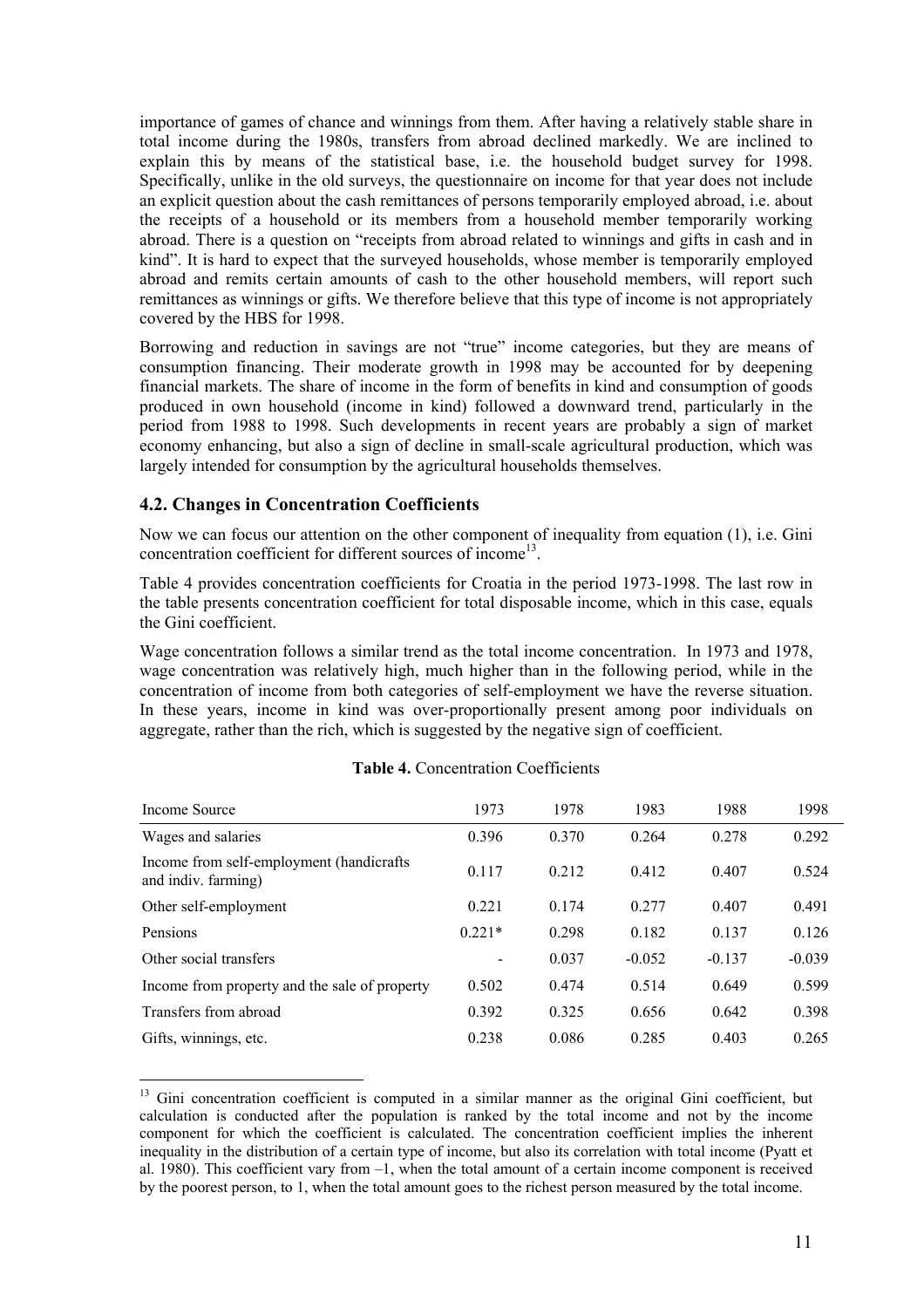| Reduction in savings    | 0.533    | 0.450    | 0.553 | 0.513 | 0.388 |
|-------------------------|----------|----------|-------|-------|-------|
| <b>Borrowings</b>       | 0.452    | 0 3 2 4  | 0.413 | 0.407 | 0.501 |
| Income in kind          | $-0.032$ | $-0.049$ | 0.078 | 0.080 | 0.048 |
| Total disposable income | 0.294    | 0.289    | 0.264 | 0.277 | 0.290 |

\* Includes all social transfers, not only pensions.

Source: The author's calculations based on household budget surveys (see text).

During the 1980s, concentration coefficients for wages and income from handicrafts and individual farming were relatively stable, with the concentration for wages being considerably lower than for income from handicrafts and farming. In these years, the concentration of property income and transfers from abroad, as well as reduction in savings was relatively great. Income in kind was evenly distributed. Towards the end of the 1980s, concentration of pensions turned downwards, while concentration of other social transfers decreased, as suggested by their negative sign. In other words, other social transfers (excluding pensions) were well targeted towards lowerincome population groups.

Analysis of changes in concentration coefficients over the transition period is of particular interest. Contrary to expectations, a strong increase in wage concentration obviously did not come true. The wage concentration coefficient rose from 0.278 in 1988 to 0.292 in 1998, which is a modest increase given the transformation from a planned socialist economy to a market-led one. In both years, wage concentration coefficients were similar to the Gini indices for total disposable income.

The conclusions about the concentration in wage distribution may be enforced by a comparison with the inequality estimates based on another source of data. The Central Bureau of Statistic, within its regular annual surveys on employment and wages, collects data on wage distribution by enterprise survey (RAD-1G Form). Based on the previously set income groups, each enterprise reports on the employee number by these groups. Unfortunately, there is no information on average wages within groups, while the average wage for the population can be taken from other data source, monthly survey. The low information content of these data resulted in a rather wide gap between the lower and upper bounds for inequality estimate, as shown in Table 5.

|                                       |                | 1988.          |                     |                | 1998.          |                     |
|---------------------------------------|----------------|----------------|---------------------|----------------|----------------|---------------------|
| Inequality measure                    | Lower<br>bound | Upper<br>bound | Compromise<br>value | Lower<br>bound | Upper<br>bound | Compromise<br>value |
| Atkinson index ( $\varepsilon$ = 0.5) | 0.030          | 0.189          | 0.047               | 0.036          | 0.214          | 0.053               |
| Atkinson index $(\epsilon = 1)$       | 0.059          | 0.489          | 0.087               | 0.072          | 0.443          | 0.102               |
| Mean logarithmic deviation            | 0.061          | 0.671          | 0.092               | 0.074          | 0.586          | 0.107               |
| Theil entropy index                   | 0.059          | -              | 0.102               | 0.073          |                | 0.114               |
| Coefficient of variation              | 0.347          |                | 0.542               | 0.391          |                | 0.549               |
| Gini coefficient                      | 0.195          | 0.330          | 0.234               | 0.215          | 0.367          | 0.253               |

**Table 5.** Inequality in Wage Distribution in 1988 and 1998

Source: The author's calculation based on grouped data on wage distribution from the CBS enterprise surveys (RAD-1G Form).

If we take compromise values as the most appropriate estimate of inequality, we can observe a mild increase in inequality in wage distribution over the period 1988-1998. Gini coefficient rose from 0.234 in 1988 to 0.253 in 1998. Such trend corresponds with slight changes in the previously calculated wage concentration coefficients. It could therefore be concluded that there was no strong increase in wage concentration and, consequently, there was no substantial pressure on the rise of overall inequality in Croatia from this source.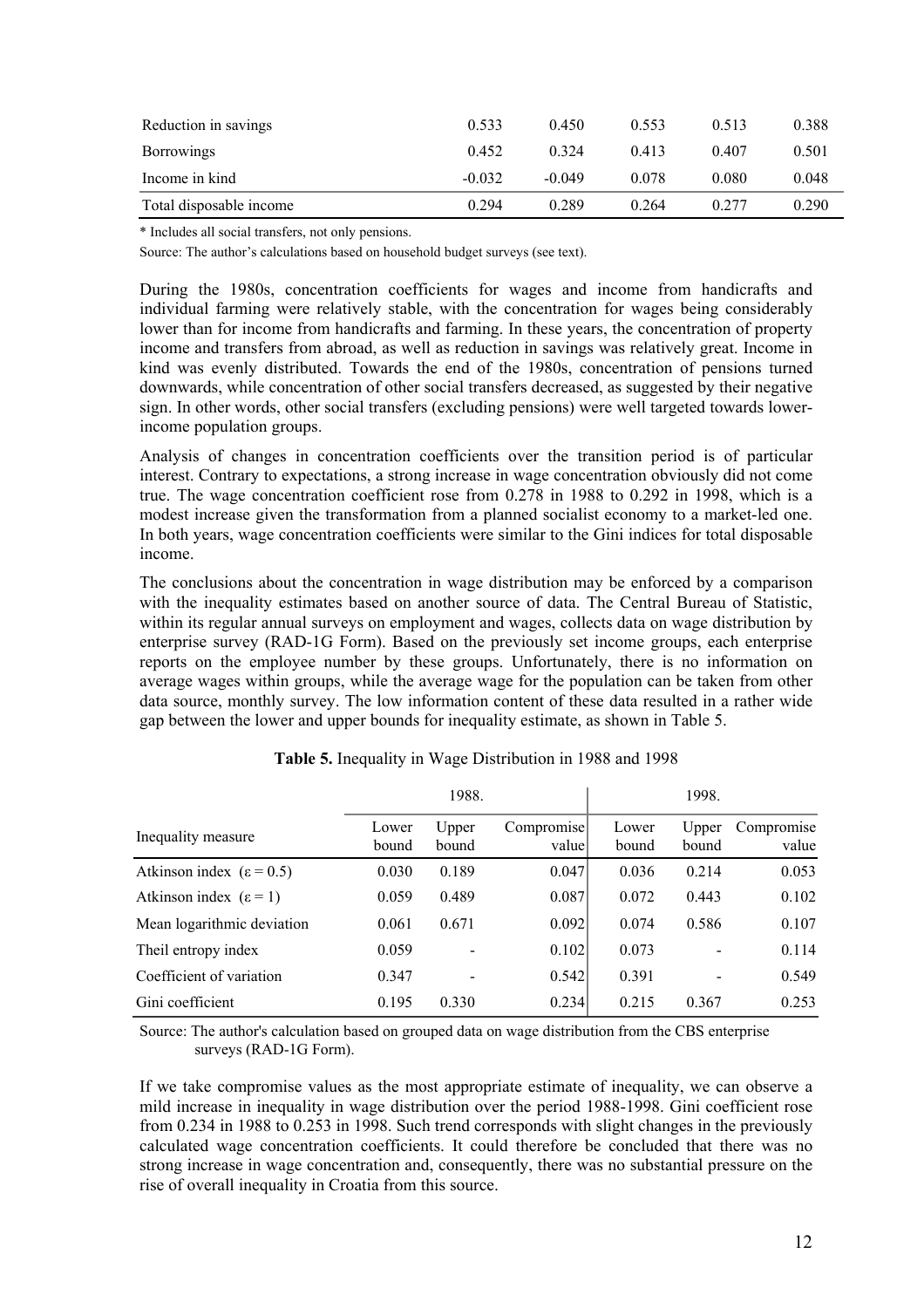The concentration coefficients for income from self-employment (handicrafts and individual farming, and other self-employment), shown in Table 4, point to a relatively strong growth over the transition period, which is an expected outcome. A slight decrease in concentration of pensions could be accounted for, first, by minor changes in the concentration of wages, as their distribution is the basis for the distribution of pensions, and second, by certain economic policy measures. As regard the later, in the transition period pensions in Croatia were gradually transformed from insurance-based benefits into pure social transfers under a strong influence of the Government. This resulted in the introduction of early retirement, abolishment of wageindexation of pensions and a noticeable increase in direct budget transfers to the pension fund. The pension distribution policy was aimed at equalising pension benefits by increasing the minimum pension, introduction of means-tested supplement to pension and a 100-kuna allowance to all pensioners. Despite their dubious effects on the overall efficiency of the economy and public finances, these measures obviously contributed to the reduction in pension concentration, which then resulted in easing the pressure on the rise of overall inequality.

In 1998, just like in 1988, other social transfers were pro-poor distributed decreasing thereby the overall inequality. That means that these transfers (e.g. social welfare, or unemployment benefit) were relatively higher for the lower-income population. In so far, other social transfers were well targeted. However, in the transition period targeting of these other social transfers has worsened.

As shown in Table 4, concentration of other types of income (excluding borrowings) weakened in the period from 1988 to 1998. As concern income from property, this is relatively unexpected, given the development of the capital and real estate markets. In view of a still high concentration, this can be attributed to statistical error<sup>14</sup>. Concerning income from abroad, we already mentioned the possibility that they were underestimated in the HBS for 1998, so the concentration coefficients are also questionable. On the other hand, a decrease in the concentration of gifts and winnings can be a sign of growing solidarity in the society in the form of larger private transfers to relatively poor households. In 1998, income in kind was evenly distributed among all members of society, and therefore contributed to a slowdown in the rise of overall inequality.

## **4.3 Decomposition of Overall Changes in Gini Coefficient**

 $\overline{a}$ 

Changes in income structure and in concentration coefficients of individual income components are reflected in the change of Gini coefficient for the total disposable income. Table 6 shows the results of decomposition of changes in Gini coefficient between the two consecutive observed periods.

| Source of inequality                                                 | 1973-1978 | 1978-1983 | 1983-1988 | 1988-1998 |
|----------------------------------------------------------------------|-----------|-----------|-----------|-----------|
| Change in composition of income                                      | 0.008     | $-0.007$  | 0.006     | 0.012     |
| Change in concentration coefficient of:                              |           |           |           |           |
| Wages and salaries                                                   | $-0.013$  | $-0.060$  | 0.008     | 0.007     |
| Income from self-employment (handicrafts)<br>and individual farming) | 0.006     | 0.012     | 0.000     | 0.010     |
| Other self-employment                                                | $-0.001$  | 0.003     | 0.003     | 0.002     |

**Table 6.** Contribution to Inequality by Income Sources, 1978-1998 (Decomposition of the Change in the Gini Coefficient)

 $14$  It is noticeable that the concentration is relatively high in items that actually do not constitute the "true" income, but can rather be concerned as financing, like loans, reduced savings or sale of property. Over the last ten years their share in disposable income was growing. Had these financing items been excluded from income (see footnote 3), then the overall inequality indices would have been somewhat lower. Thus, the exclusion of savings and loans and the appropriate adjustment of income brackets would result in a compromise estimate of Gini coefficient of total income of 0.276 in 1988 and 0.291 in 1998.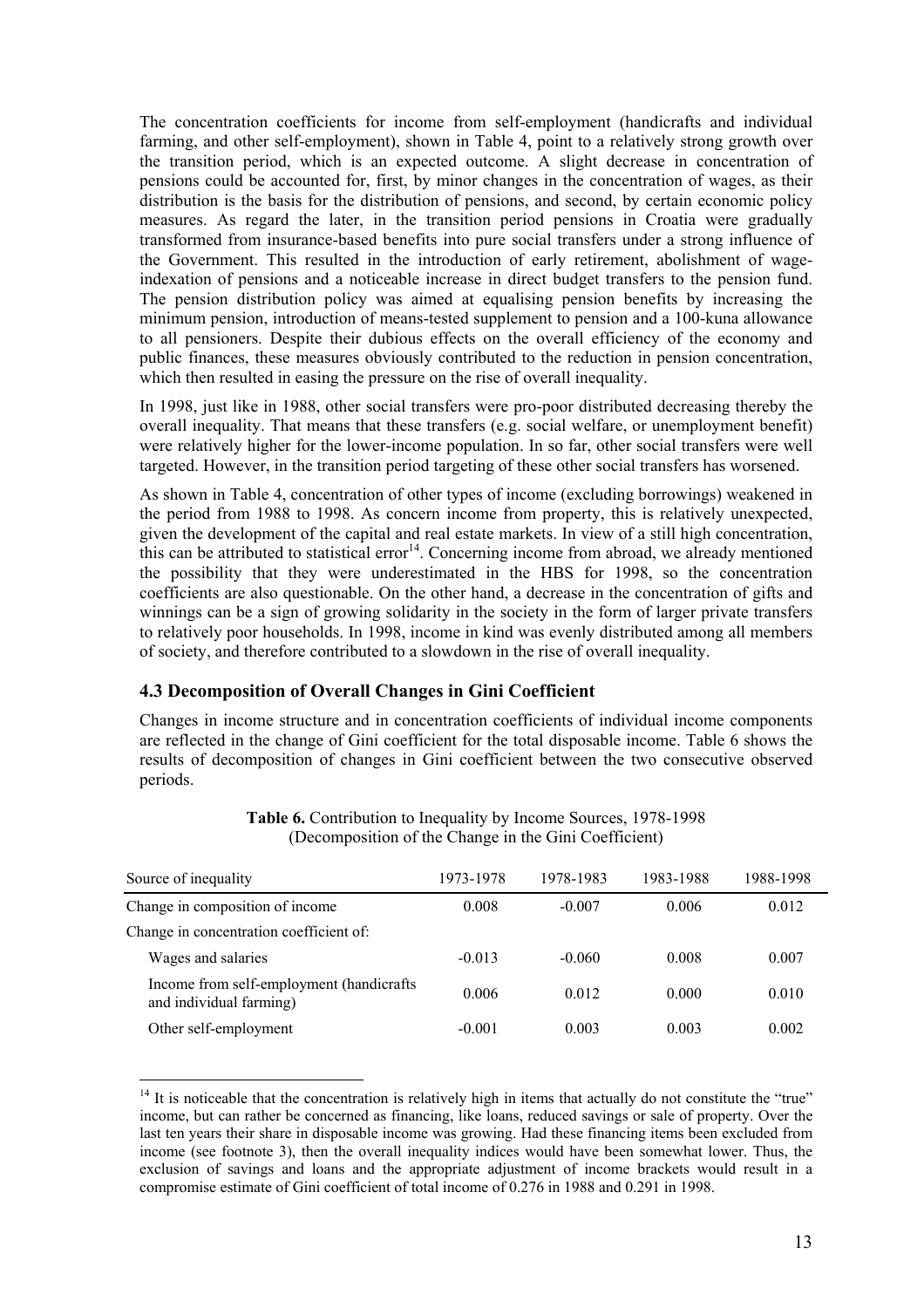| Pensions                                  | 0.005    | $-0.015$ | $-0.005$ | $-0.001$ |
|-------------------------------------------|----------|----------|----------|----------|
| Other social transfers                    |          | $-0.002$ | $-0.002$ | 0.002    |
| Income from property and sale of property | $-0.001$ | 0.001    | 0.002    | $-0.001$ |
| Transfers from abroad                     | $-0.003$ | 0.010    | 0.000    | $-0.008$ |
| Gifts, winnings, etc.                     | $-0.002$ | 0.002    | 0.002    | $-0.003$ |
| Reduction in savings                      | $-0.003$ | 0.003    | $-0.002$ | $-0.004$ |
| <b>Borrowings</b>                         | $-0.001$ | 0.000    | 0.000    | 0.001    |
| Income in kind                            | $-0.003$ | 0.015    | 0.000    | $-0.004$ |
| Residual                                  | 0.003    | 0.013    | 0.002    | 0.000    |
| Overall change in Gini coefficient        | $-0.005$ | $-0.025$ | 0.013    | 0.013    |

Source: The author's calculations based on HBS (see text).

The change in income structure has usually contributed to the increase in inequality. Only in the period 1978-1983 structural processes resulted in a decrease in overall inequality, which coincided with the outbreak of the economic crisis in former Yugoslavia. Thus, the arrested growth of national income seems to have facilitated further decrease in inequality in that period.

Decomposition of inequality changes in the period 1988-1998 is interesting. In this period, a remarkable contribution to the growth of Gini coefficient was made by changes in the composition of income. Of the overall Gini changes of 0.013 points (the lower bound Gini coefficient was raised from 0.277 in 1988 to 0.290 in 1998), the change in income structure accounts for 0.012 points, while all changes in individual concentration coefficients together account for the increase of 0.001 point. The contribution of the residual to the change in Gini coefficient is negligible. Over the last ten years the change in income structure had adverse effects on equality. This primarily relates to the increase in the share of property, and self-employment income. The increase in inequality owing to the change in income structure would have been even higher, had the share of wages not fallen sharply, and had the share of pensions and other social transfers not grown.

Despite the minor contribution of the change in concentration of individual income components towards the overall inequality, the rising concentration of wages and income from selfemployment stimulated the increase in Gini coefficient. On the other hand, a decrease in concentration coefficients for income from abroad, consumption in kind, reduction in savings and gifts and winnings had the opposite effect. The changes in concentration coefficients for other types of income did not strongly influence the overall change in Gini coefficient.

The changes in the share and concentration of wages, self-employment income, income from property and income from abroad had the largest impact on inequality trends in Croatia. As concerns wages, a reduction in their share in aggregate income led to a slowdown in the growth of Gini coefficient. An increase in the share of self-employment income in aggregate income and the growing concentration pushed up overall inequality. Due to high concentration, an increase in the share of income from property contributes to the increase in overall inequality. Owing to its reduced share and a reduced concentration coefficient, income from abroad contributed to a decrease in Gini coefficient. However, aforementioned difficulties in the collection of data on this type of income are likely to result in an underestimation of the increase in inequality in the period 1988-1998.

The described background to the changes in Gini coefficient in Croatia during the transition period differs from the developments in other transition countries in Central Europe. Milanović (1998) demonstrates that the increase in Gini coefficient in these countries was mainly influenced by the growth of wage concentration coefficient, while the change in income structure contributed to the decrease in inequality. The sole change in the income composition in Croatia is similar to the changes in other transition economies. A decrease in the share of wages and an increase in the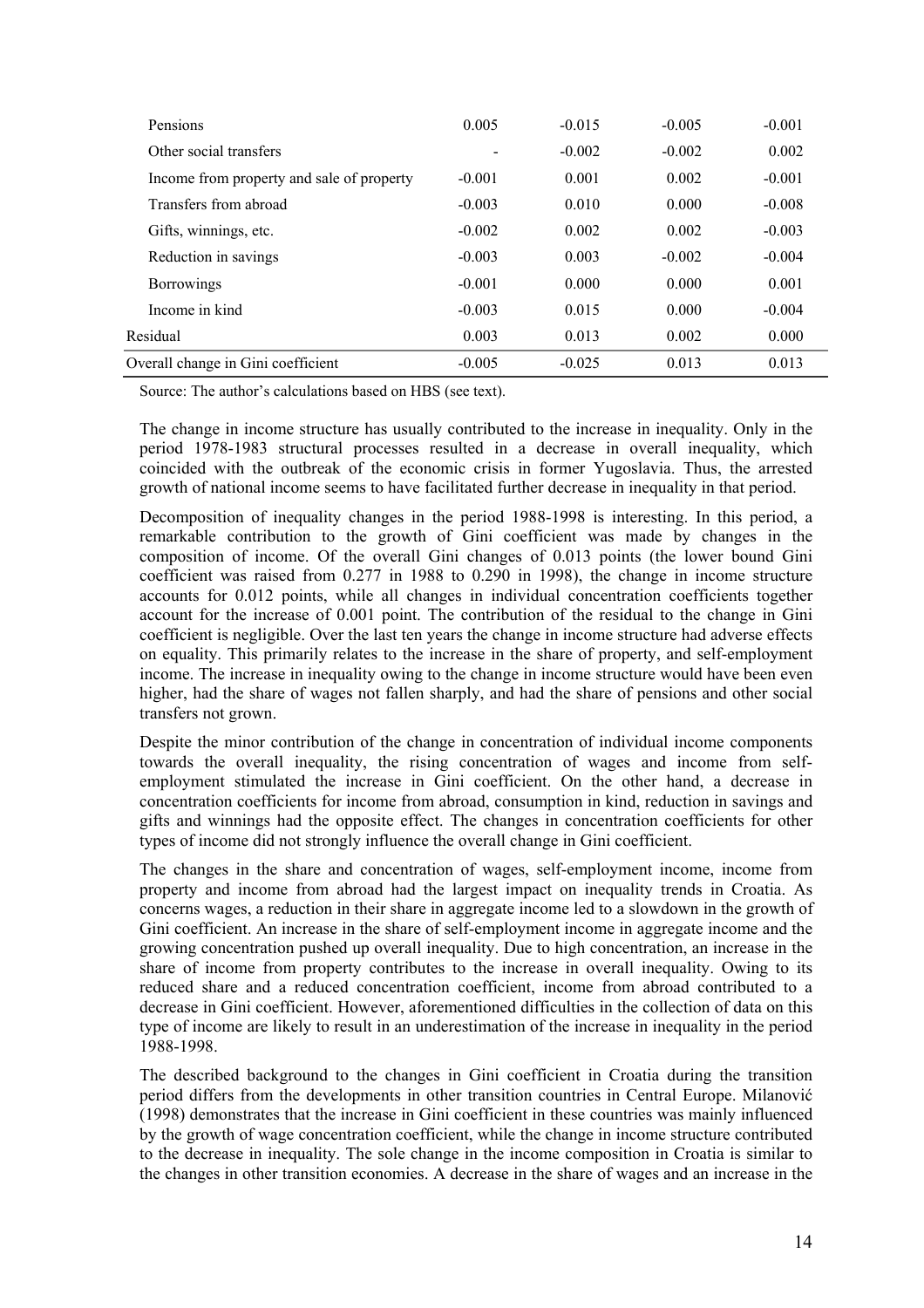share of pensions, other social transfers and other personal income (excluding wages) during the transition period are obviously common to all transition economies. However, the changes in concentration coefficients were rather unique in Croatia. Milanović (1998) demonstrates that there was a considerable increase in wage and pension concentration in transition countries. Slight increase was observed in concentration of other private income, while all other social transfers strongly contributed to the decrease in inequality. At the same time, Croatia saw a weak increase in wage concentration and a mild decline in pension concentration. The equalising effect of other social transfers weakened, while the concentration of other private income (income from selfemployment and from property) grew markedly.

## **5. Assessment of Results and Proposals for Further Research**

A moderate increase in inequality in Croatia over the transition period, as follows from our research, is rather surprising. The general perception was that inequality went up strongly, although there was no empirical evidence either for or against such expectation. Even the World Bank study (World Bank, 2000b, 2001), implying a relatively high level of inequality in Croatia in 1998, does not provide any data on the changes in inequality over the transition period. There are two possible explanations to the discrepancy between the general perception of inequality and the presented results: 1) the obtained results convey an inaccurate picture of the actual changes, or 2) the general perception of inequality for entire population is wrong.

What could be the problem with the presented estimates of inequality? First, the household budget surveys may provide the data without full coverage of income. More specifically, income from abroad is probably underestimated because it may be inadequately covered by the questions in the household budget survey for 1998. There seem to be problems with the coverage of income from small businesses. Second, the HBS for 1998 failed to cover some 10 percent of the Croatian territory (the areas most severely devastated by war), which might have resulted in defective data. However, this impact on results cannot be strong, given the sparse population of these areas (according to some statistical estimates, 2-5 percent of the total Croatian population lived in these areas). Still, despite the fact that the assumed lower income of citizens in these areas might have resulted in underestimation of the actual inequality in 1998, it is hard to believe that this could pose a serious challenge to the basic conclusions.

The economic and social developments in Croatia during the 1990s indicate that the resulting inequality estimate could be realistic. On the one hand, the movements of inequality are, to some extent, determined by the overall economic trends. A sharp economic downturn in the early 1990s, a substantial decrease in employment and a relatively poor development of the financial markets, accompanied by an overall underdevelopment of the market economy<sup>15</sup> failed to provide a basis for the expansion of major sources of inequality in income - inequality in the distribution of wages and self-employment income, as well as inequality in the distribution of income from property and property rights. Despite a rather high concentration of the distribution of the latter two types of income in Croatia, their share in aggregate income was rather small, so they did not contribute to strong increase in inequality. Had their share in aggregate income been larger, and the share of pensions lower, inequality would have been higher. It is still not clear why there remains rather low wage concentration in Croatia during the past ten years. The answer to that question should be provided by further research.

Certain economic and social policy measures also relieved the pressure on the growth of inequality. Generous conditions for early retirement, introduction of minimum pension that resulted in higher pension for a large number of pensioners, widening of various types of direct

<sup>&</sup>lt;sup>15</sup> The progress in the development of market economy can be measured, e.g., by the EBRD transition indicators. According to the recent EBRD estimates, Croatia has ranked in the middle by majority of all criteria, which means that it is lagging in progress compared with its higher rank in the early transition period. According to Mervar and Nestić (2000), who averaged out eight criteria for measuring the progress during transition, Croatia took ninth place in 1998, following Hungary, Poland, Czech Republic, Estonia, Slovenia, Latvia and Lithuania.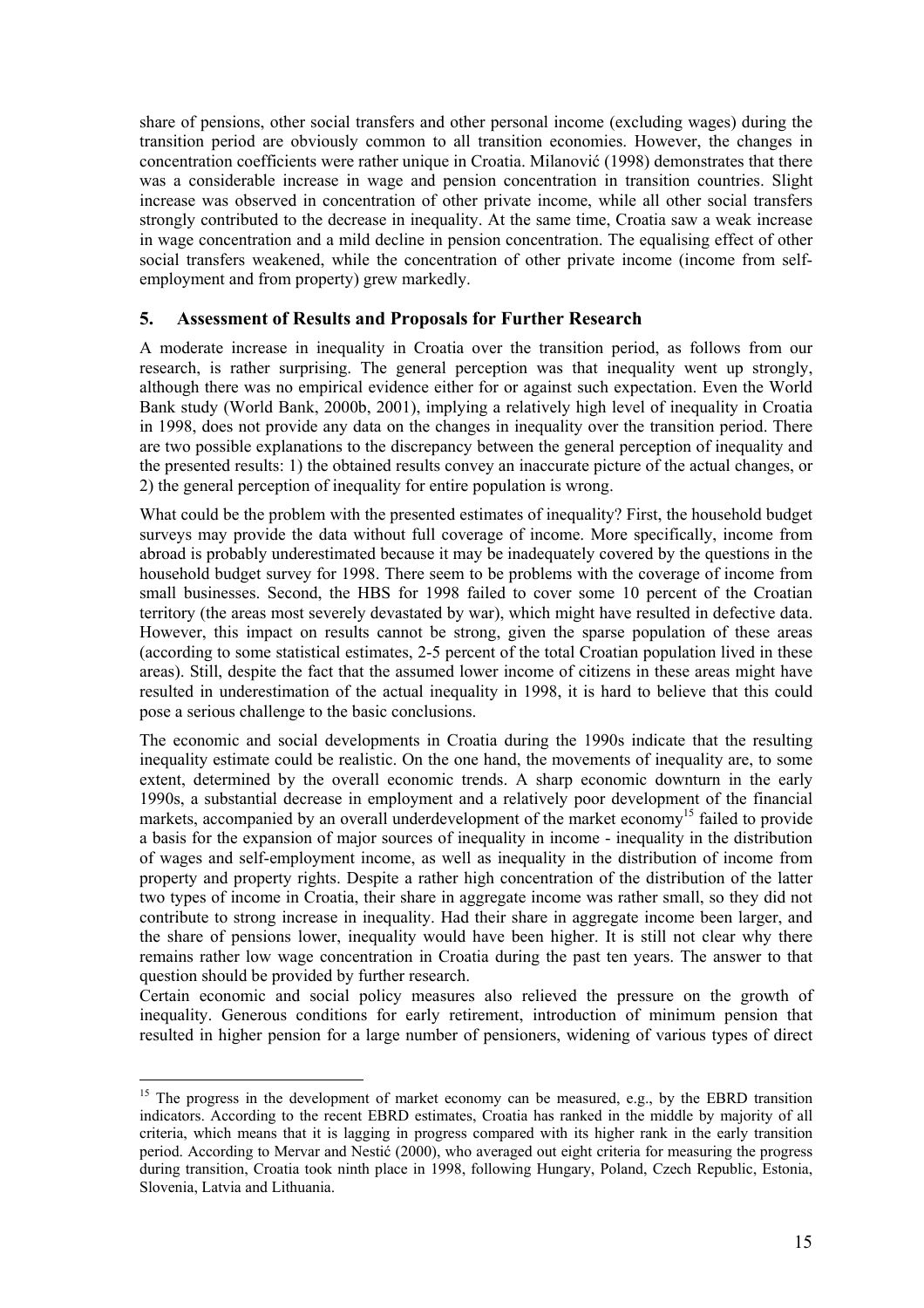and indirect social and capital transfers to households, all these reduce the pressure on an increase in inequality $16$ .

The discrepancy between the subjective and objective perceptions of inequality in Croatia could be an interesting subject for sociological research. It is possible that, owing to a relatively sharp decrease in income and the war with which Croatia was confronted in the early 1990s, the public is very sensitive about any, even moderate, inequality. If this is added to the assumed increase in social mobility, we can understand the great sensitivity to inequality, even when it is not too high compared with other countries, or when it has not increased substantially compared with the previous period. Although the individual or general perception may not closely reflect the actual situation, it can certainly reveal to us how sensitive the Croatian society is to recent changes to inequality.

<sup>&</sup>lt;sup>16</sup> According to Keane and Prasad (2002), a moderate increase in inequality in Poland during the transition period can be accounted for by growing social transfers. Trends in inequality in Croatia are comparable with those in Poland. Like Poland, Croatia entered the transition with a relatively high level of inequality and with a noticeable market orientation of its economy. A stronger growth of inequality during the transition period is therefore not needed, especially given the relatively broad scope of social policy.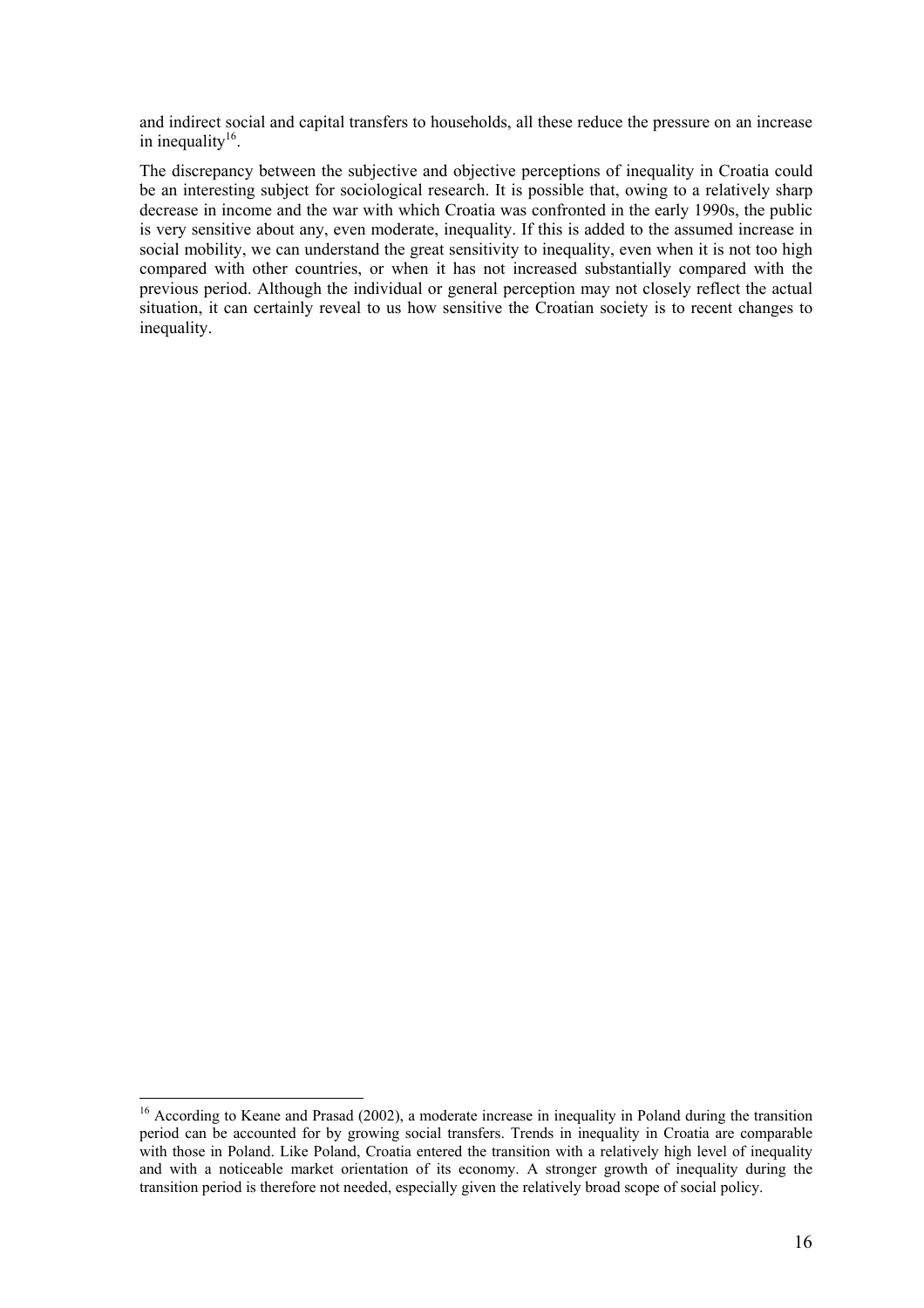### **LITERATURE:**

**Aghevli B. B. and Mehran, F. 1981**: "Optimal Grouping of Income Distribution Data". *Journal of the American Statistical Association*, 76, 22-26.

**Ahec-Šonje, A., 1992**: "Ekonomske nejednakosti u Hrvatskoj od 1963. do 1993. godine". A report on the participation in the project of the Ministry of Science and Technology, manuscript

**Atkinson, A. B., 1997:** "Bringing Income Distribution in from the Cold". *Economic Journal***,** 107, 297-321.

**Cowell, F. A., 1995**: *Measuring Inequality***.** London : Prentice Hall : Harvester Wheatsheaf.

**Cowell, F. A. and Fatemeh, M., 1982**: "The Estimation and Interpolation of Inequality Measures". *Review of Economic Studies*, 49, 273-290.

**Deininger, K. and Squire, L., 1996**: "Measuring Income Inequality: A New Data-Base". Manuscript (database available from: [http://www.worldbank.org /html/prdmg/grwthweb/growth-t.htm]).

**Kanbur, R. and Lustig, N., 2000**: "Why is Inequality Back on to the Agenda". *In:* B. Pleskovic and J. Stiglitz, izd.. *Annual World Bank Conference on Development Economics 1999*. Washington D.C. : The World Bank.

**Keane, M. P. and Prasad, E. S., 2002**: "Inequality, Transfers and Growth: New Evidence from the Economic Transition in Poland". *IZA Discussion Paper*, No. 448 [online]. Available from: http://www.iza.org/publications/dps/.

**Mervar, A. i Nestić, D., 2000**: "Makroekonomska politika i gospodarski rast u Hrvatskoj: Stanje i perspektive". *Economic Outlook*, *51*(3-4), 299-324.

**Milanovic, B., 1998**: *Income, Inequality and Poverty during the Transition from Planned to Market Economy.* Washington D.C. : The World Bank.

**Milanović, B., 1990**: *Ekonomska nejednakost u Jugoslaviji*. Beograd : Ekonomika : Institut ekonomskih nauka.

**Nestić, D., 2002**. *Ekonomske nejednakosti u Hrvatskoj.* Zagreb: Faculty of Economics, doctoral thesis.

**Pyatt, G., Chen, C. and Fei, J., 1980**: "The Distribution of Income by Factor Components". *Quarterly Journal of Economics*, 94, 451-473.

**Shorrocks, A. F., 1982**: "Inequality Decomposition by Factor Components". *Quarterly Journal of Economics*, 98, 311-326.

**World Bank, 2000a**: *Making Transition Work for Everyone: Poverty and Inequality in Europe and Central Asia*. Washington, D.C. : The World Bank.

**World Bank**, **2000b**: *Croatia: Economic Vulnerability and Welfare Study, Volume II: Technical Papers*. Washington D.C. : World Bank.

**World Bank, 2001**: *Croatia: Economic Vulnerability and Welfare Study, Report No. 22079-HR*. Washington D.C.: World Bank.